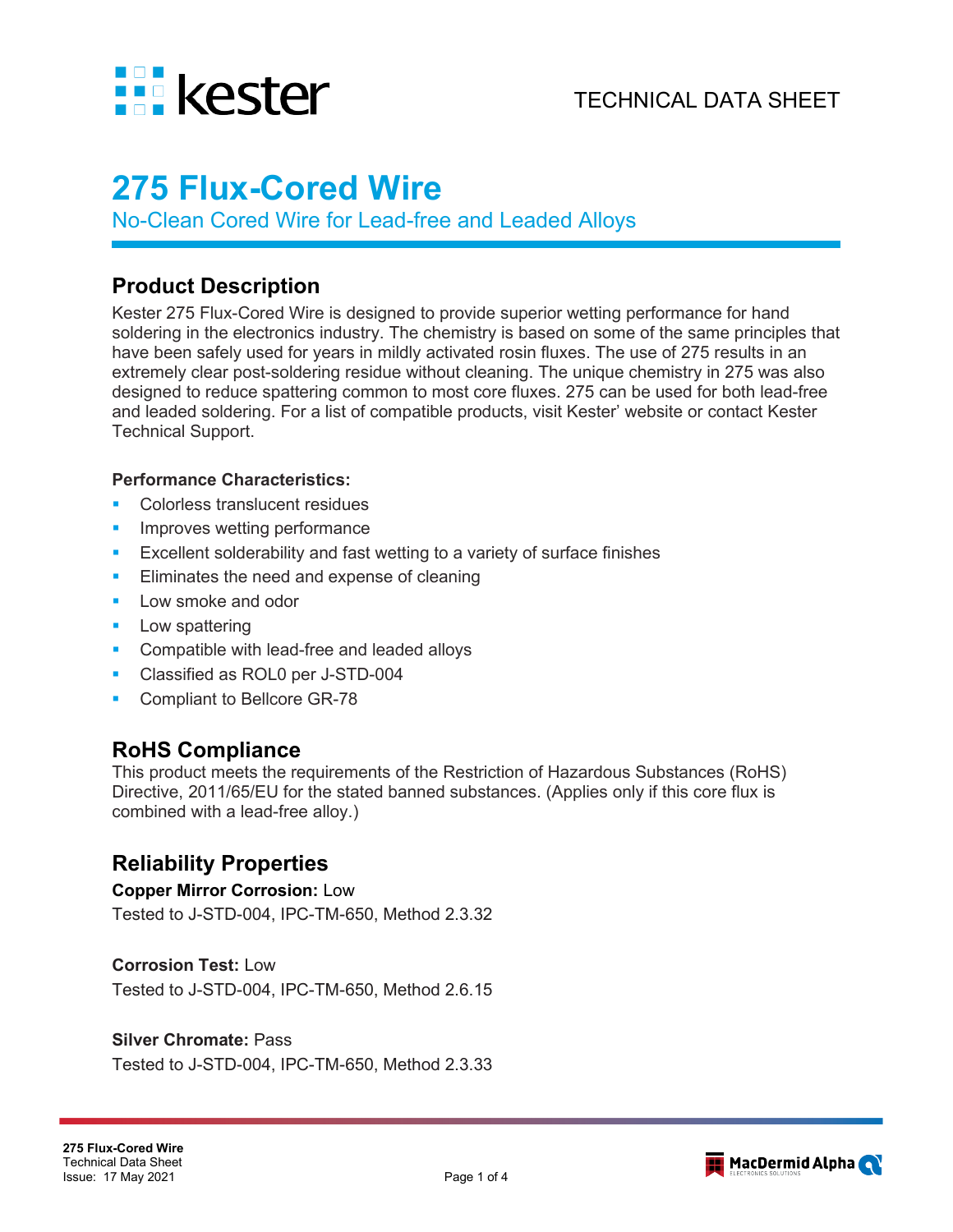

## **Chloride and Bromides:** None Detected

Tested to J-STD-004, IPC-TM-650, Method 2.3.35

### **Fluorides by Spot Test:** Pass

Tested to J-STD-004, IPC-TM-650, Method 2.3.35.1

### **Spread Test (typical):**

Tested to J-STD-004, IPC-TM-650, Method 2.4.46

|                                      | <b>Area of Spread</b><br>$\text{mm}^2$ (in <sup>2</sup> ) |                 |
|--------------------------------------|-----------------------------------------------------------|-----------------|
| <b>Flux-Cored</b><br><b>Solder</b>   | Sn96.5Ag3.0Cu0.5                                          | <b>Sn63Pb37</b> |
| 285 Mildly<br><b>Activated Rosin</b> | 213(0.33)                                                 | 335 (0.52)      |
| 245 No-Clean                         | 200 (0.31)                                                | 348 (0.54)      |
| 275 No-Clean                         | 219 (0.34)                                                | 361 (0.56)      |

### **Surface Insulation Resistance (SIR), IPC (typical):** Pass

Tested to J-STD-004, IPC-TM-650, Method 2.6.3.3 Test Conditions: 85 °C, 85% RH, 7 days, 100V

## **Surface Insulation Resistance (SIR) 40 °C/90% RH, IPC (typical):** Pass

Tested to J-STD-004B, IPC-TM-650, Method 2.6.3.7

## **Availability**

275 is available in a wide variety of alloys, wire diameters and flux percentages. For most applications, Sn63Pb37, Sn96.5Ag3.0Cu0.5 or K100LD is used. Please refer to [https://www.kester.com](https://www.kester.com/) for wire diameters, flux percentages, alloys and roll sizes that are available.

Note: Core Size 50, 58 and 66 = 1.1%, 2.2% and 3.3% flux core.

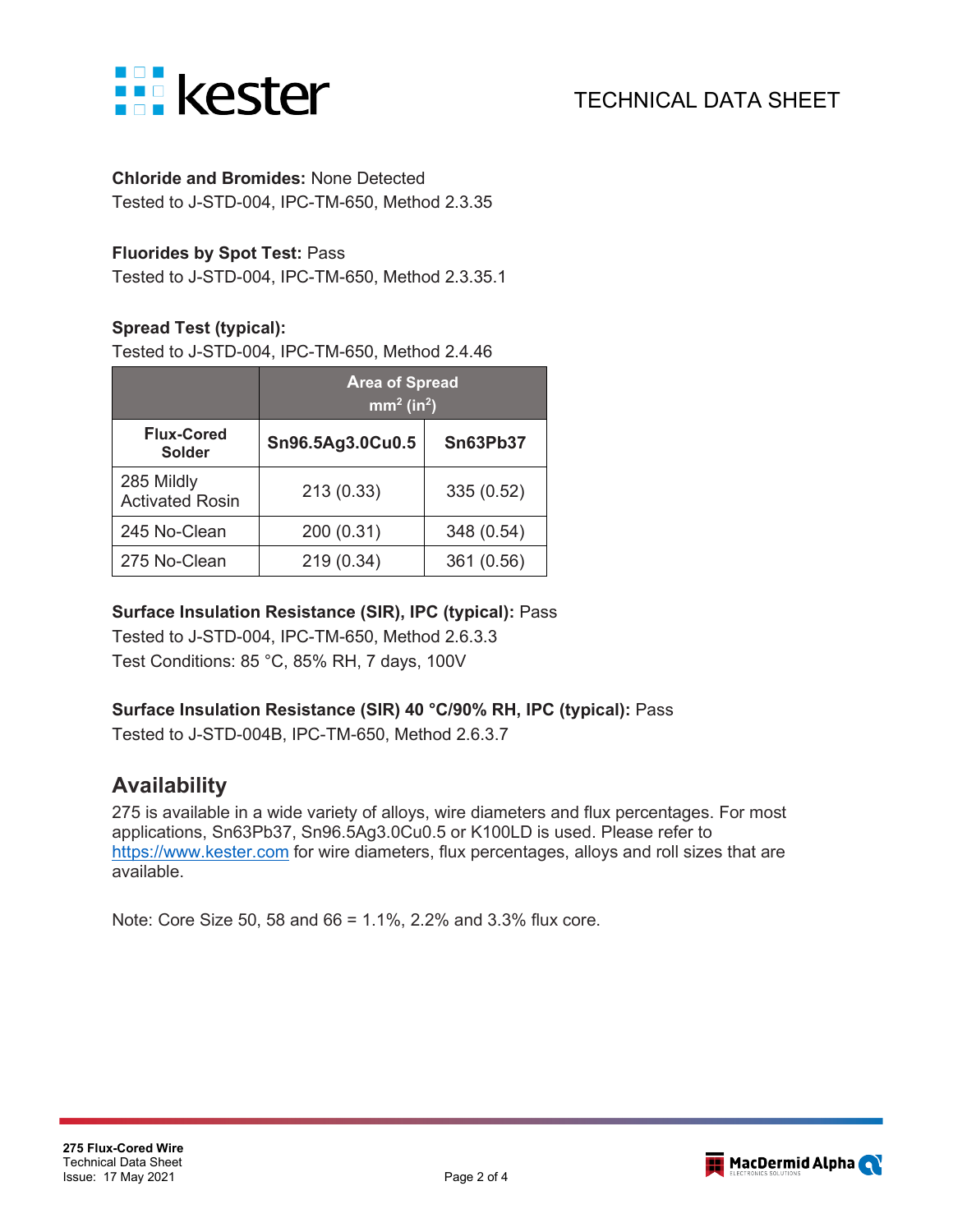

## **Process Considerations**

Solder iron tip temperatures are most commonly between 315 to 343 °C (600 to 650 °F) for Sn63Pb37 and Sn62Pb36Ag02 alloys, and between 371 to 400 °C (700 to 750 °F) for lead-free alloys. Heat both the land area and component lead to be soldered with the iron prior to touching the land with the cored wire. Do not apply the wire directly to the soldering iron tip. If needed, 959T or 985M no clean flux may be used as a compatible liquid flux to aid in reworking soldered joints. 959T is available as a Flux-Pen® for optimum board cleanliness.

## **Cleaning**

The 275 flux residues are non-corrosive, non-conductive and do not require removal in most applications. IPA will not clean the residues off the surface of the circuit board after the soldering process. A saponifier or cleaning agent specifically designed to clean a no-clean flux is required to clean the residues. Please contact Kester Technical Support for further information.